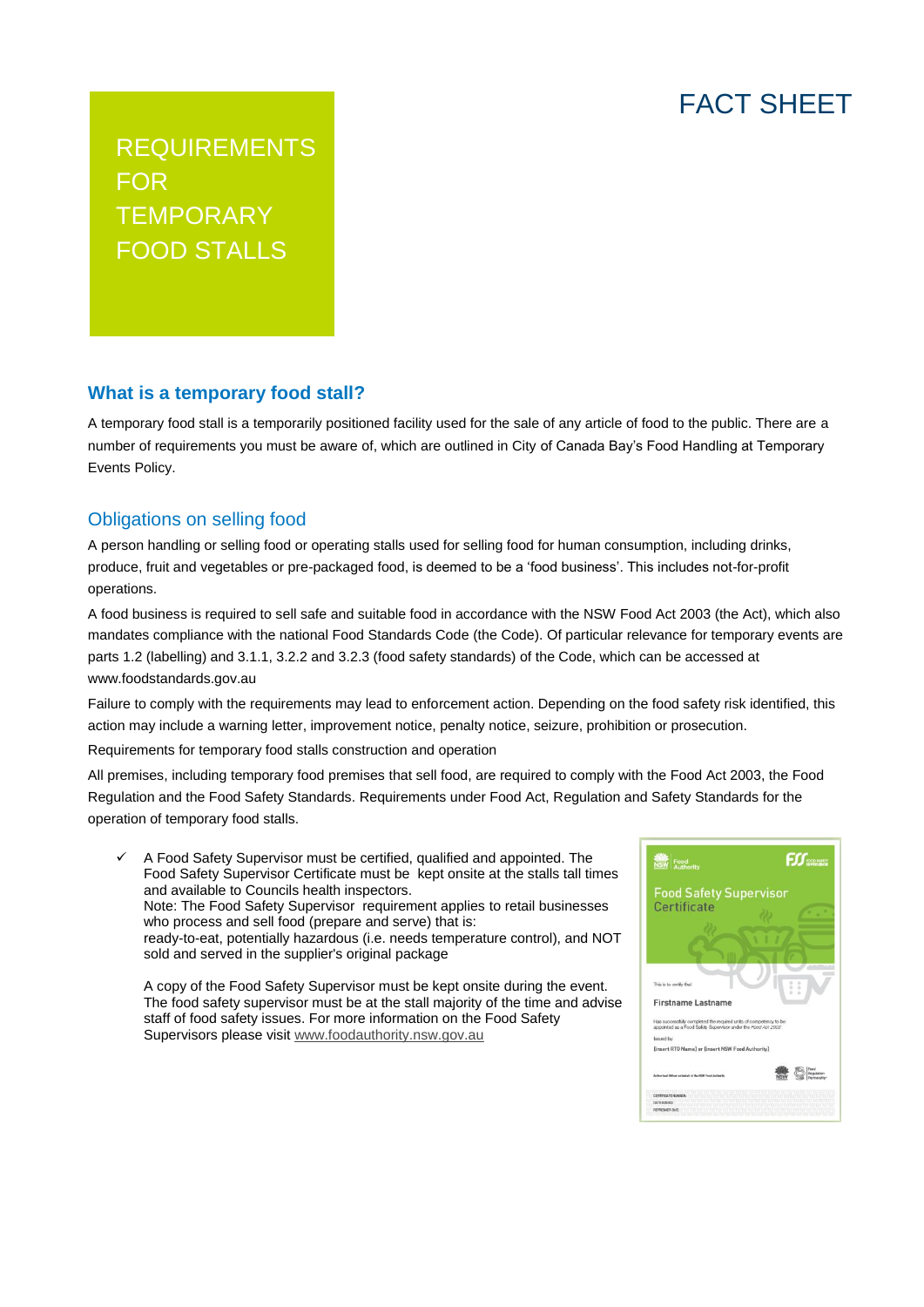- $\checkmark$  Stall is fitted with a roof and three sides
- $\checkmark$  A smooth and impervious floor cover has been supplied as flooring and is able to be cleaned
- $\checkmark$  A physical barrier i.e. sneeze guards are installed in front of all cooking and preparation areas
- $\checkmark$  Hand wash basin is provided and located within the stall
- Hand wash basin is supplied with warm running water, liquid soap and paper towels
- $\checkmark$  Utensil/equipment washing facilities are provided and located within the stall
- Utensil/equipment washing facilities are provided with warm water, and detergent





- $\checkmark$  Potentially hazardous food (PHF) is under temperature control: food receipt, storage, display and transport; cold food at or less than 5°C, Hot food at or above 60°C.
- $\checkmark$  Digital Probe Thermometer provided to stall, readily accessible accurate to +/- 1°C